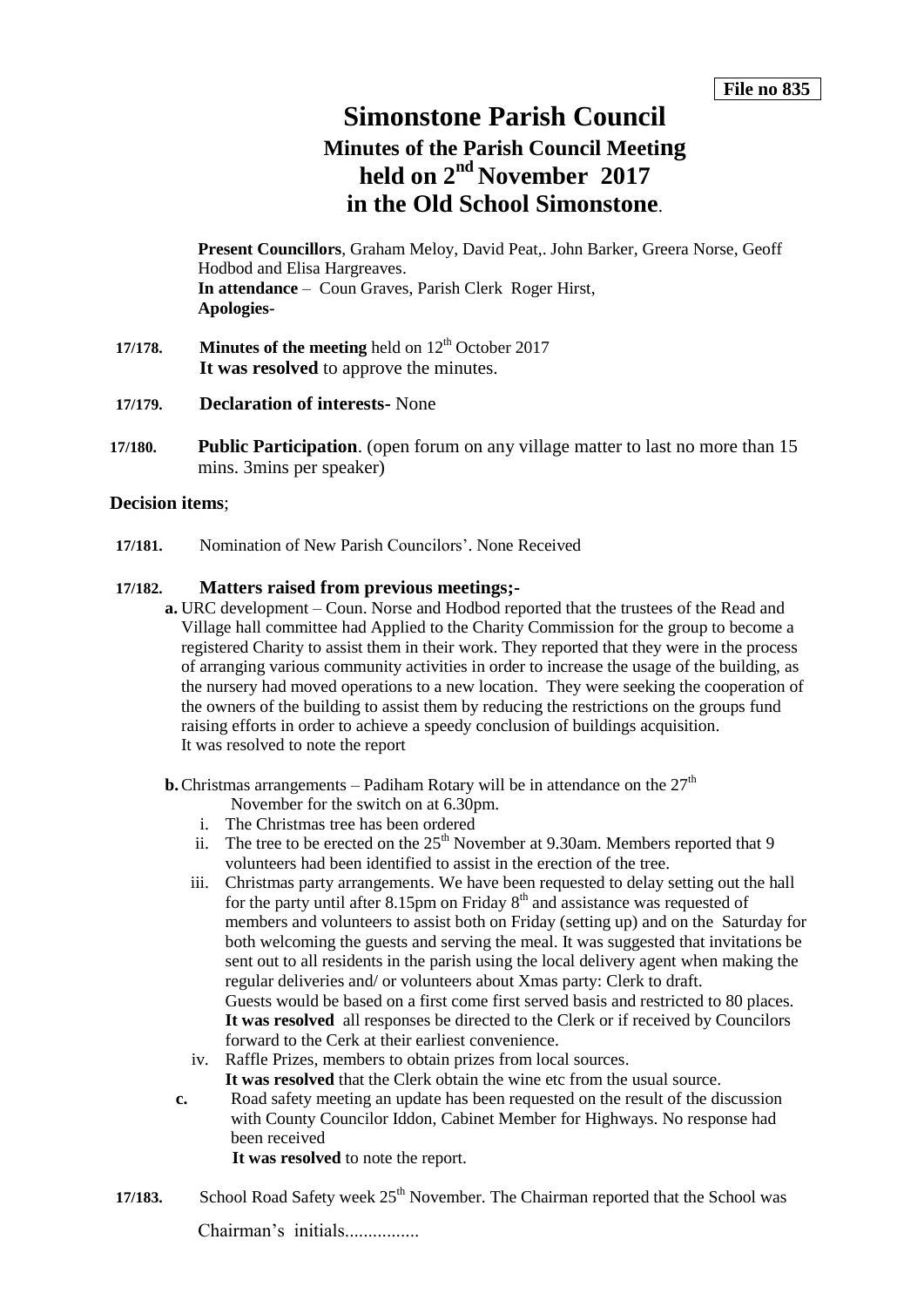making arrangements and he would make enquiries if any assistance was needed. **It was resolved** to note the report

**17/184.** Boundary Commission Parliamentary constituency recommended changes. Members discussed the proposal.

**It was resolved** that the Clerk should write to the commission registering the Parish Councils objection to the proposal as the Parish Council was of the opinion that as the current arrangement was satisfactory as it satisfied the numerical requirement of the act and the Ribble Valley is a totally parished Borough, changes to the boundaries would destroy what has been a very positive relationship between Parliamentary, Parish and the Borough Council.

#### **17/185. RAF 100yr commemoration**

**It was resolved** that Councilor Hodbod would make a suitable Planting in the Parish Garden and £200 be made available to purchase the necessary plants.

#### **17/186. LCC**

- **a.** Highways Damage to verge where bulbs are planted. **It was resolved** that the clerk make enquires to ascertain if the damage to the palinginf would be made good on completion of the work.
	- **b.** Lancashire Volunteer Partnership Recruitment Campaign, The County Fires service asked if parishes would assist them by publicizing their efforts to develop the initiative. **It was resolved** to assist the initiative.
- **17/187. Meeting of Read Parish Council**, Coun. Barker reported that in future the Parish Council would meet in St John's Parish Church. and that a member of the Parish Council had resigned.

**It was resolved** to note the report.

#### **17/188. Planning Applications - none**

### **17/189. Martholme Greenway**

- **a.** Councilors Barker and Meloy reported that the SUSTRAN had signed off the work in developing the Footpath and all that remains to be done is that LCC Highways have yet to install signage at Simonstone Lane. **It was resolved** to note the report
- **17/190. Environment Agency** -Fracking in Lancashire response 2<sup>nd</sup> information request. Clerk reported no response had been received. Councilor Meloy told the meeting that he had details of a site in the area which had received a block license and he would let the Clerk have the necessary details.

**It was resolved** to note the report.

### **17/191. Spot On –**

**a.** "Hear Comes Trouble". Clerk to reported that there had been 41 tickets sold the team and the Church hall were to be complemented for their effort in hosting the event. There were mixed impressions to the actual show, the final conclusion was that there was support to continue with Spot On performances in order to encourage interest live arts in the local area.

#### **It was resolved** to note the report

**b.** Spot ON – Members considered the Spring Menu of performances available along with the changes made to the funding arrangements for future shows by the introduction of a reduction of funds due to the County Council have to ceasing to provid funds. **It was resolved** that the following show be requested;-

Option 1 'The Things I say when I don't say I Love you' preferred date  $23<sup>rd</sup>$  February. Options 2 "Where's My Igloo gone"  $14<sup>th</sup> 15<sup>th</sup>$  March. Both shows received maximum support funding.

Chairman's initials................